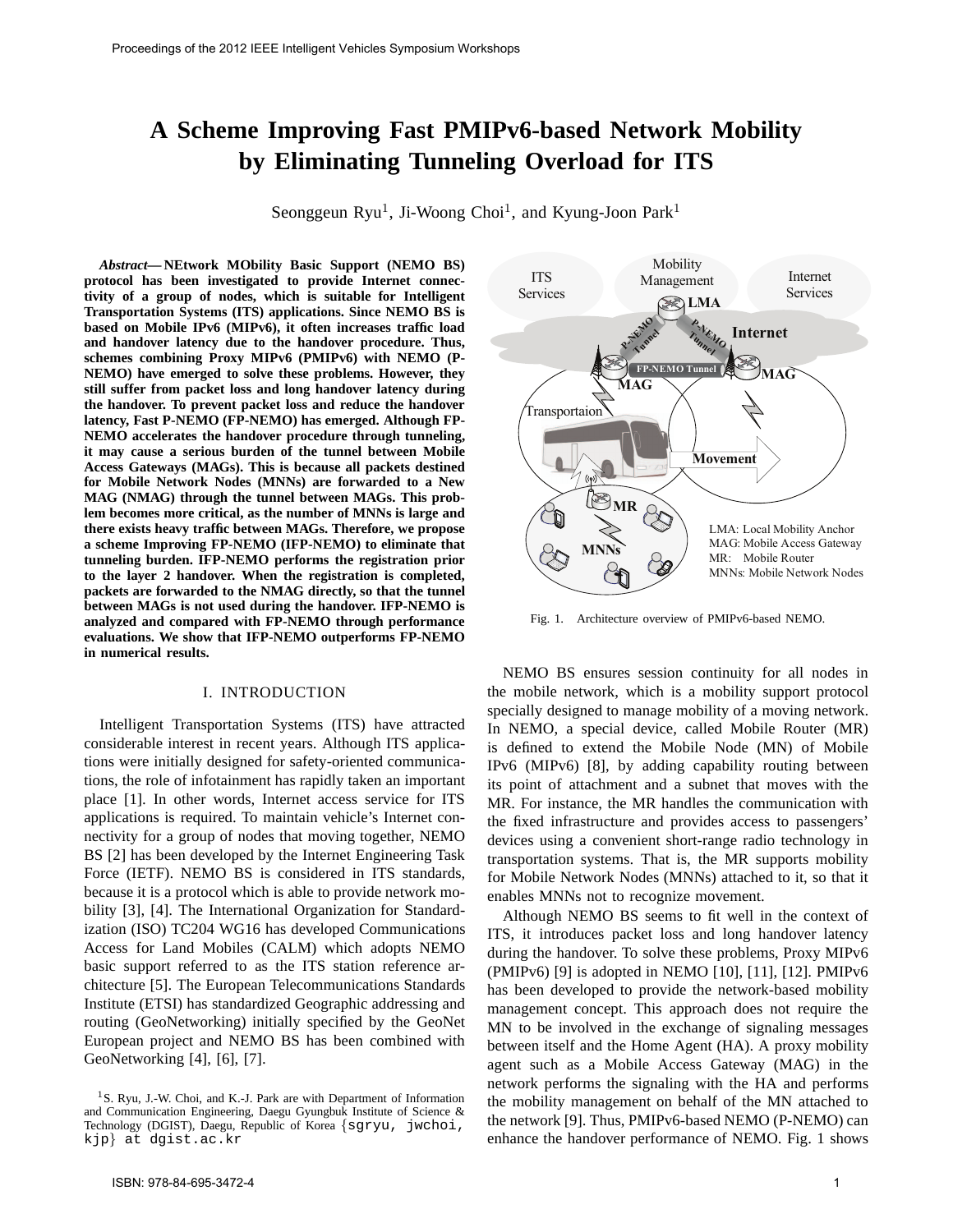architecture overview of P-NEMO. When the MR moves between MAGs, the MAG in the new network performs Proxy Binding Update (PBU) on behalf of the MR to maintain the connectivity to Internet. The PBU message is sent to a Local Mobility Anchor (LMA) which is the HA for the MR in PMIPv6 domain. However, P-NEMO still suffers from packet loss during the handover. To prevent packet loss and reduce the handover latency, Fast P-NEMO (FP-NEMO) is introduced by Lee et al. [4]. FP-NEMO utilizes wireless layer 2 events to anticipate the impending handover. The tunnel is established between a Previous MAG (PMAG) and an NMAG to prevent packet loss during the handover. Packets destined for MNNs are forwarded to the NMAG during the handover.

Even though FP-NEMO accelerates the handover procedure through tunneling, it may cause a serious burden of the tunnel between MAGs. This is because all packets destined for MNNs are forwarded to the NMAG through the tunnel between the PMAG and the NMAG. This problem becomes more critical, as the number of MNNs is large and there exists heavy traffic between MAGs. For example, when many MNNs are communicating with CNs and a link between the PMAG and the NMAG is in congestion, the tunnel which is established during the handover is overloaded. Hence, packets traversing the tunnel may be lost.

In this paper, we propose a scheme Improving FP-NEMO (IFP-NEMO) to eliminate the tunneling burden. IFP-NEMO makes use of TBU scheme [13], [14] which performs the registration to the HA prior to the layer 2 handover. When the registration is completed, packets are forwarded to the NMAG directly, so that the tunnel between the PMAG and the NMAG is not used during the handover. Detailed handover operation of IFP-NEMO is presented, and IFP-NEMO is compared with FP-NEMO using comprehensive performance evaluations. The main contributions of this paper are given as follows: First, we point out the significant tunneling burden of FP-NEMO through investigating fast handover schemes in NEMO. Second, we propose IFP-NEMO to eliminate the tunneling burden of FP-NEMO by performing the registration in advance. Third, we evaluate IFP-NEMO compared with FP-NEMO using analysis of the overall cost in detail. Fourth, IFP-NEMO requires only minor modifications to FP-NEMO. If the NMAG or the LMA is not aware of IFP-NEMO, FP-NEMO will be operated without further process.

The rest of this paper is organized as follows. Section II introduces description of NEMO, P-NEMO, and FP-NEMO as preliminary. In Section III, we describe the proposed scheme improving fast PMIPv6-based NEMO. In Sections IV and V, performance analysis and numerical results are presented, respectively. Finally, Section VI concludes this paper and suggests future works.

### II. PRELIMINARY

In the vehicles, Internet access is required to support various ITS applications. Although MIPv6 can support mobility of a vehicle, it causes a lot of signaling messages when the



Fig. 2. The handover operation of FP-NEMO.

large number of MNNs in the vehicle moves at once. To reduce the signaling burden of each node in the vehicle, NEMO BS has been introduced, which supports network mobility. NEMO BS is an efficient and scalable scheme, since the mobility management is transparent to each node in the vehicle. That is, MNNs do not send and receive signaling messages during the handover, because a special device, an MR, provides mobility of each MNN connected to it. When the MR moves to a new network, it creates a Care-of Address (CoA) and sends a Binding Update (BU) message to inform its new location to the HA. The HA then sends a Binding Acknowledgement (BA) message back to the MR. After that, a bidirectional tunnel between the MR and the HA is established, and all packets destined for the MNNs attached to the MR are delivered through this tunnel.

NEMO BS may be suitable for ITS applications. It, however, introduces packet loss and long handover latency during the handover. This is because the handover procedure of NEMO BS is based on that of MIPv6. To solve these problems, studies combining NEMO with PMIPv6 (P-NEMO) have been presented in [10], [11], [12]. PMIPv6 is intended for providing network-based IP mobility management support to the MN, without requiring the participation of the MN in any IP mobility related signaling. The mobility entities in the network will track the MN's movements and will initiate the mobility signaling and set up the required routing state. The core mobility entities are the LMA which is responsible for maintaining the MN's reachability state like the HA, and the MAG which is the entity that performs the mobility management on behalf of the MN. In P-NEMO, the MAG manages the mobility of the MR. Thus, the handover signaling induced by the MR is mitigated and the handover latency is reduced.

However, P-NEMO still causes packet loss, since all pack-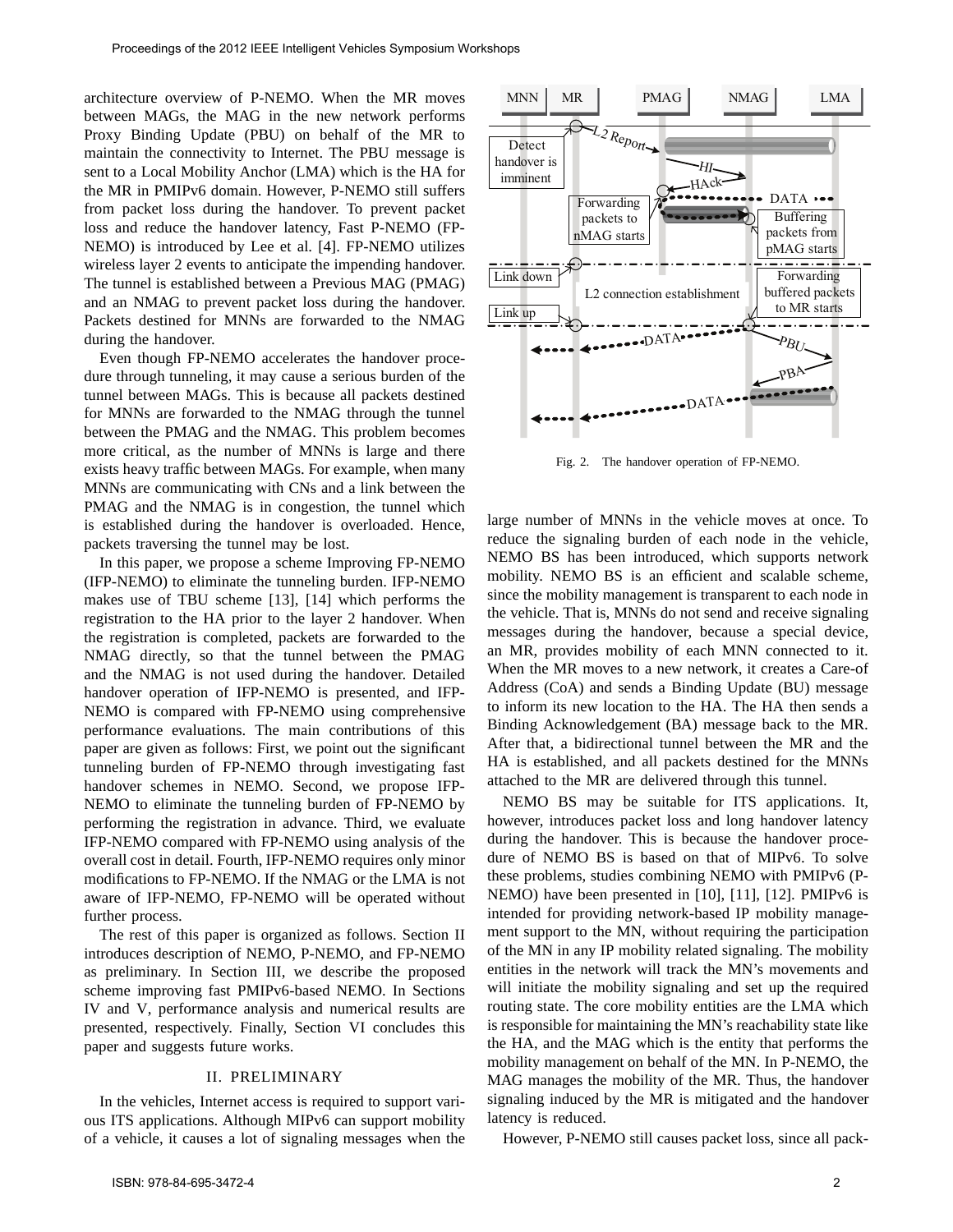ets destined for the MR are lost during the handover. To solve these problems, FP-NEMO has emerged as an extension to P-NEMO [4]. FP-NEMO can reduce packet loss and the handover latency of P-NEMO by adopting Fast Handovers for PMIPv6 (FPMIPv6) [15]. FP-NEMO uses wireless layer 2 events to anticipate the impending handover of the vehicle's MR. Then, the tunnel is established between MAGs prior to the attachment of the MR to the NMAG. Thus, packets are forwarded to the NMAG without loss during the handover.

Fig. 2 illustrates the detailed handover operation of FP-NEMO. When the MR detects that the handover is imminent, it reports its movement to the PMAG. On receiving the report, the PMAG then sends the Handover Initiate (HI) message to the NMAG. The HI message includes the MN ID, Home Network Prefix (HNP), and the address of the LMA that is currently serving the MR. The NMAG sends the Handover Acknowledge (HAck) message back to the PMAG. When the PMAG receives the HAck message, the tunnel is established between the PMAG and the NMAG, and packets destined for MNNs are forwarded from the PMAG to the NMAG over this tunnel. Those packets may be buffered at the NMAG. Buffered packets are forwarded to the MR, after the MR attaches the NMAG. Then, the NMAG updates BCE in the LMA for the MR by sending the PBU message. When the NMAG receives the PBA message, the handover is completed.

# III. THE PROPOSED SCHEME (IFP-NEMO)

FP-NEMO reduces packet loss and the handover latency through tunneling between the PMAG and the NMAG. In FP-NEMO, however, the tunneling burden is not significantly considered during the handover. Tunneling increases traffic burden of the link between the PMAG and the NMAG during the handover when the number of MNNs is large and MNNs communicate with heavy traffic. Especially, when that link is in congestion, tunneling may heavily overload that link. For example, packets destined for MNNs are delivered through various paths from the LMA to the PMAG before the handover. Then, they are forwarded from the PMAG to the NMAG during the handover. At that time, if there is high data traffic over the link between the PMAG and the NMAG, tunneling poses a heavy burden in that link. As a result, packets destined for MNNs may be lost during the handover.

Therefore, we propose IFP-NEMO to eliminate the tunneling burden. IFP-NEMO adopts TBU scheme [13], [14] which performs the registration to the HA prior to the layer 2 handover. Before the layer 2 handover is begun, the Tentative PBU message (TPBU) is sent to the LMA to register in advance. Then, the LMA delivers packets destined for MMNs to the NMAG directly. As a result, the tunnel between MAGs is not used during the handover, and packets destined for MNNs are delivered through various paths from the LMA and the NMAG. IFP-NEMO is designed to be backwards compatible with FP-NEMO, as well as it requires only minor modifications to FP-NEMO. These are possible because the handover operation of IFP-NEMO is similar to



Fig. 3. The handover operation of IFP-NEMO.

that of FP-NEMO except delivering the TPBU message. If the NMAG or the LMA are not aware of IFP-NEMO, FP-NEMO will be operated without further process. Fig. 3 shows the detailed handover operation of IFP-NEMO.

IFP-NEMO utilizes wireless layer 2 events to anticipate impending handover. As illustrated in Fig. 3, IFP-NEMO is initiated with the MR's the layer 2 handover report. The PMAG sends the HI message to the NMAG. The HI message includes the MR ID, HNP and the address of the LMA. On receiving the HI message, the NMAG creates the TPBU message using received information. The TPBU message is the same as the PBU message except that the binding lifetime is short. Then, the NMAG sends the TPBU message to the LMA, and it sends the HAck message to the PMAG. When the LMA receives the TPBU message, it creates an additional entry in Binding Cache Entry (BCE), tentatively. The previous binding is preserved in BCE during the handover, since it should be used to prevent the pingpong movements. For example, if the MR moves back to the PMAG during the handover, the tentative binding expires so that packets destined for MNNs are forwarded to the PMAG using the previous binding in the LMA. As soon as the new binding is created, packets destined for MNNs are forwarded to the NMAG directly. The NMAG receives and buffers packets from the LMA during the handover. When the PMAG receives the HAck message, a tunnel between the PMAG and the NMAG is established. However, the tunnel between MAGs is not used during the handover, since packets destined for MNNs are forwarded to the NMAG directly. In IFP-NEMO, the tunnel remains for the further use when the HA cannot process the TBU message or the TBU message does not delivered. After the layer 2 handover is completed, the NMAG sends the PBU message to the LMA to update BCE in the LMA. When the MAG receives the PBA message from the LMA, the handover is finished.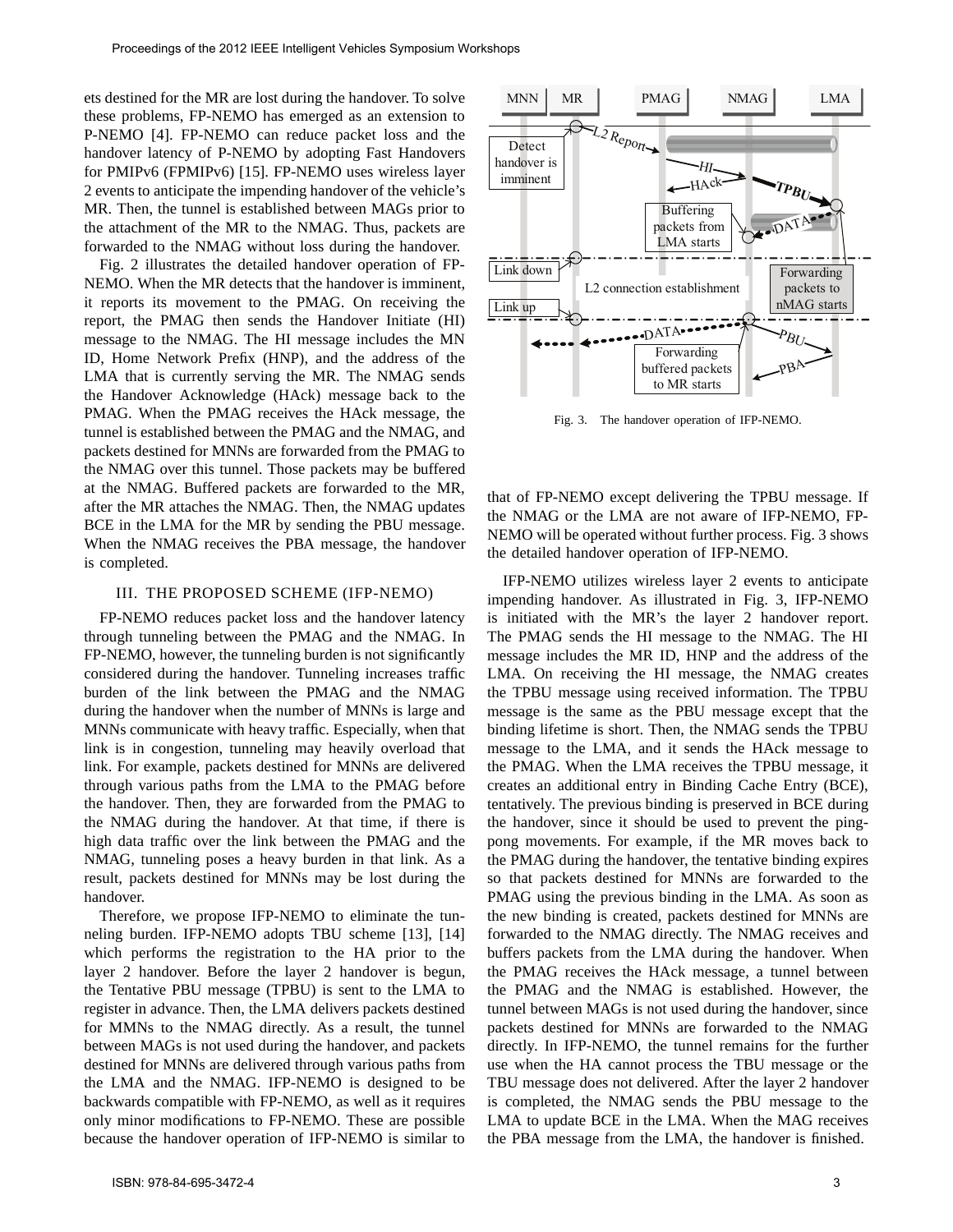TABLE I **NOTATIONS** 

| Notation      | Description                            |
|---------------|----------------------------------------|
| $L_{PBU}$     | The length of the PBU message          |
| $L_{PBA}$     | The length of the PBA message          |
| $L_{TBU}$     | The length of the TBU message          |
| $L_{HI}$      | The length of the HI message           |
| $L_{H,ack}$   | The length of the HAck message         |
| $L_{HD}$      | The length of a tunnel header          |
| $H_{LMA-MAG}$ | The number of hops between LMA and MAG |
| $H_{MAGs}$    | The number of hops between MAGs        |
| $\tau$        | The weight factor for tunneling        |
| $N_{MNN}$     | The number of MNNs                     |
| $\rho$        | Session to Mobility Ratio (SMR)        |
| $\omega$      | Ratio of using indirect path           |
| E(S)          | The session length                     |

#### IV. PERFORMANCE ANALYSIS

In this section, we develop analytical models to investigate the handover performance of IFP-NEMO compared with FP-NEMO. The performances of IFP-NEMO and FP-NEMO are compared in terms of the overall cost. We define that the overall cost is a sum of handover overhead incurred during a session. Notations used in the performance analysis are listed in Table I.

## *A. System Model*

In this section, we assume that the intersession arrival time follows an exponential distribution with rate  $\lambda_S$ . The residence time of an MR in the MAG follows a general distribution with  $1/\mu_L$ , and its probability density function is  $f_L(t)$ .  $f_L^*(s)$  denote the Laplace transform of  $f_s(t)$  and is given by

$$
f_L^*(s) = \int_{t=0}^{\infty} e^{-st} f_L(t) dt.
$$

Then, the Laplace-Stieltjes transform for an exponentially distributed random variable is obtained as follows [4]

$$
f_L^*(s) = \int_{t=0}^{\infty} e^{-st} \mu_L e^{-\mu_L t} dt.
$$

Let  $N_L$  be the number of subnet crossings during intersession arrival time. Then  $Pr(N_L = i) = \alpha(i)$  is derived as follows [16]

$$
\alpha(i)=\begin{cases}1-\frac{1-f_L{}^*(\lambda_S)}{\rho}, & i=0\\ \frac{1}{\rho}\cdot\left[1-f_L^*(\lambda_S)\right]^2\cdot\left[f_L^*(\lambda_S)\right]^{i-1}, & i>0,\end{cases}
$$

where  $\rho$  is Session to Mobility Ratio (SMR) and  $\rho = \lambda_S / \mu_L$ [4], [16].

#### *B. Cost Analysis*

In this section, we derive cost functions of the signaling overhead and the packet tunneling to investigate FP-NEMO and IFP-NEMO, respectively. The signaling overhead is

ISBN: 978-84-695-3472-4 4

defined as the handover signaling cost incurred during a session, and it is calculated by the product of message's length and the number of hops [17]. The packet tunneling cost is defined as additional tunneling overhead incurred during a session. Therefore, the overall costs of FP-NEMO,  $C(FP-NEMO)$ , and IFP-NEMO,  $C(IFP-NEMO)$ , are expressed as follows, respectively

$$
C^{(FP-NEMO)} = C_{SG}^{(FPN)} + C_{PT}^{(FPN)},
$$
  

$$
C^{(IFP-NEMO)} = C_{SG}^{(IFPN)} + C_{PT}^{(IFPN)},
$$

where  $C_{SG}^{(FPN)}$ ,  $C_{PT}^{(FPN)}$ ,  $C_{SG}^{(IFPN)}$ , and  $C_{PT}^{(IFPN)}$  are the signaling overheads and the packet tunneling costs of FP-NEMO and IFP-NEMO, respectively.

Referring to Fig. 2, the signaling overhead of FP-NEMO is obtained as follows

$$
C_{SG}^{(FPN)} = \sum_{i=0}^{\infty} i \cdot \alpha(i) \cdot (S_{MAGs} + S_{LMA-MAG}^{FPN}),
$$

where  $S_{MAGs}$  and  $S_{LMA-MAG}^{FPN}$  are sums of signaling costs incurred between MAGs, and between the LMA and the MAG, respectively, and they are expressed as  $S_{MAGs} = H_{MAGs} \cdot (L_{HI} + L_{Hack})$  and  $S_{LMA-MAG}^{FPN} =$  $H_{LMA-MAG}$  · (L<sub>PBU</sub> + L<sub>PBA</sub>).  $\sum_{i=0}^{\infty} i \cdot \alpha(i)$  denotes the average number of handovers during a session.

In FP-NEMO, packets destined for MNNs are generally forwarded to the PMAG or NMAG directly, while they are tunneled between MAGs during the handover. Therefore, the packet tunneling cost of FP-NEMO,  $C_{PT}^{(FPN)}$ , is given by

$$
C_{PT}^{(FPN)} = N_{MNN} \cdot E(S) \cdot \{ \omega \cdot (P_{LMA-MAG} + \tau \cdot P_{MAGs}) + (1 - \omega) \cdot P_{LMA-MAG} \}, \tag{1}
$$

where  $N_{MNN}$  is the number of MNNs,  $E(S)$  is the session length which is determined by the number of fixed-size packets,  $\tau$  is the weight factor of tunneling, and  $\omega$  is the ratio of data packets forwarded through the tunnel between MAGs during a session. In this paper,  $\tau$  is used to investigate a burden of the tunnel between MAGs.  $P_{MAGs}$  and  $P_{LMA-MAGs}$ are unit costs of packet tunnel overhead between MAGs and between the LMA and the MAG, respectively, and they are given as  $P_{MAGs} = H_{MAGs} \cdot (L_{HD} + L_{HD})$  and  $P_{LMA-MAG} = H_{LMA-MAG} \cdot L_{HD}.$ 

The signaling overhead of IFP-NEMO is obtained as follows, referring to Fig. 3

$$
C_{SG}^{(IFPN)} = \sum_{i=0}^{\infty} i \cdot \alpha(i) \cdot (S_{MAGs} + S_{LMA-MAG}^{IFPN}),
$$

where  $S_{LMA-MAG}^{IFPN}$  is a sum of signaling costs incurred between the LMA and the MAG, and it is calculated as  $S_{LMA-MAG}^{IFPN} = H_{LMA-MAG} \cdot (L_{TBU} + L_{PBU} + L_{PBA}).$ 

In IFP-NEMO, packets destined for MNNs are forwarded to the PMAG or NMAG directly, regardless of performing the handover. Thus, the packet tunneling cost of IFP-NEMO,  $C_{PT}^{(IFPN)}$ , is expressed as follows

$$
C_{PT}^{(IFPN)} = N_{MNN} \cdot E(S) \cdot P_{LMA-MAG}.
$$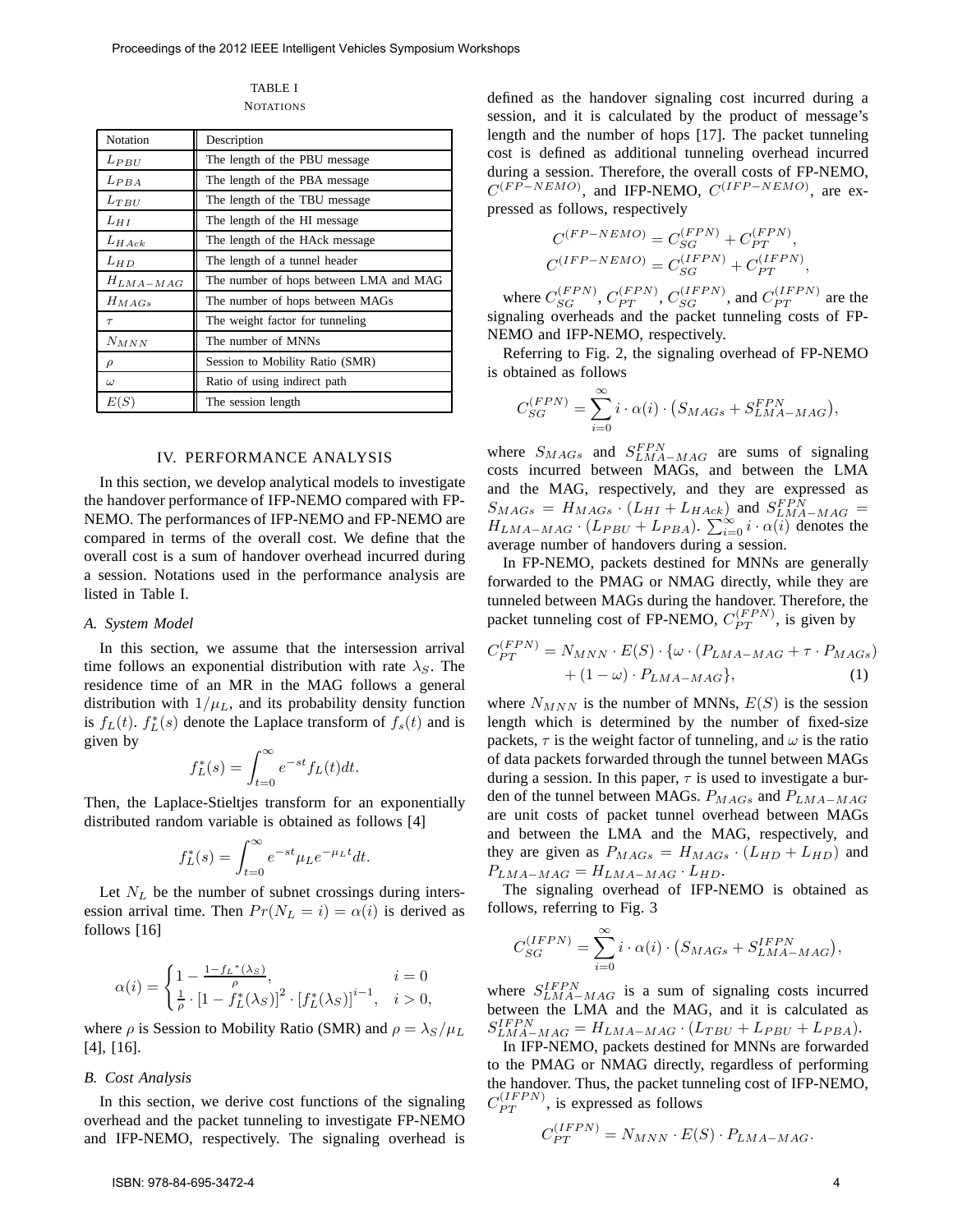

Fig. 4. The relative overall cost gain ( $\rho = 1$  and  $\omega = 0.2$ ):  $G_{OC}$  vs. the weight factor of tunneling,  $\tau$ , and the number of MNNs,  $N_{MNN}$ .

# V. NUMERICAL RESULTS

In this section, we show comparative numerical results on FP-NEMO and IFP-NEMO. Parameters used in this analysis are defined as follows:  $L_{PBU} = L_{PBU} = L_{TBU}$  $76bytes, L_{HI} = S_{Hack} = 52bytes, L_{HD} = 40bytes,$  $H_{LMA-MAG} = 5$ ,  $H_{MAGs} = \sqrt{H_{LMA-MAG}}$ , and  $E(S) =$ 10 [4], [17].

For the purpose of comparison, we define the relative overall cost gain as follows

$$
G_{OC} = \frac{C^{(FP-NEMO)}}{C^{(IFP-NEMO)}}
$$

.

When  $G_{OC} > 1$ , IFP-NEMO outperforms FP-NEMO.

Fig. 4 shows the relative overall cost gain as a function of the weight factor of tunneling,  $\tau$ , and the number of MNNs,  $N_{MNN}$ .  $\tau$  indicates degree of traffic density in the link between the PMAG and the NMAG. When traffic on that link increases,  $\tau$  becomes high. We define that  $\tau = 1$  when that link is in the good condition. In general, the relative overall cost gain increases as  $\tau$  increases, since IFP-NEMO does not make use of the tunnel between the PMAG and the NMAG. Even when  $\tau$  is low, IFP-NEMO outperforms FP-NEMO. When  $N_{MNN}$  is large, the relative overall cost gain becomes high. Hence, IFP-NEMO can be more efficient than FP-NEMO, when lots of users use Internet services at the same time in the case of public transportation, such as a bus and a train. Especially, when  $\tau$  is high as well as  $N_{MNN}$  is large, IFP-NEMO greatly outperforms FP-NEMO.

The relative overall cost gain depending on  $\tau$  and the SMR,  $\rho$ , is plotted in Fig. 5. When  $\rho$  is high, session rate is higher than handover rate and then mobility is low. On the other hand, session rate is lower than handover rate and then mobility is high, when  $\rho$  is low. As shown in Fig. 5, the relative overall cost gain increases as  $\rho$  increases. This is because that IFP-NEMO can reduce the packet tunneling cost



Fig. 5. The relative overall cost gain ( $N_{MNN} = 10$  and  $\omega = 0.2$ ):  $G_{OC}$ vs. the weight factor of tunneling,  $τ$ , and the session to mobility ratio,  $ρ$ .



Fig. 6. The relative overall cost gain  $(N_{MNN} = 10$  and  $\rho = 1)$ :  $G_{OC}$ vs. the weight factor of tunneling,  $\tau$  and the ratio of using indirect path,  $\omega$ .

than FP-NEMO. The packet tunneling cost is more affected by high  $\rho$ . Additionally, the handover performance of IFP-NEMO is not lower than that of FP-NEMO, even when  $\rho$  is low.

Fig. 6 shows the relative overall cost gain against  $\tau$  and  $\omega$ .  $\omega$  indicates the ratio of data packets forwarded through the tunnel between the PMAG and the NMAG during a session. When  $\omega$  is high, the handover rate is high or the handover latency is long, and then ratio of using the tunnel between MAGs becomes high in FP-NEMO. However, IFP-NEMO is not affected by  $\omega$ , since packets destined for MNNs are always forwarded to the PMAG or the NMAG directly. Thus, the relative overall cost gain increases as  $\omega$  increases. IFP-NEMO significantly outperforms FP-NEMO when  $\omega$  and  $\tau$ are high.

10